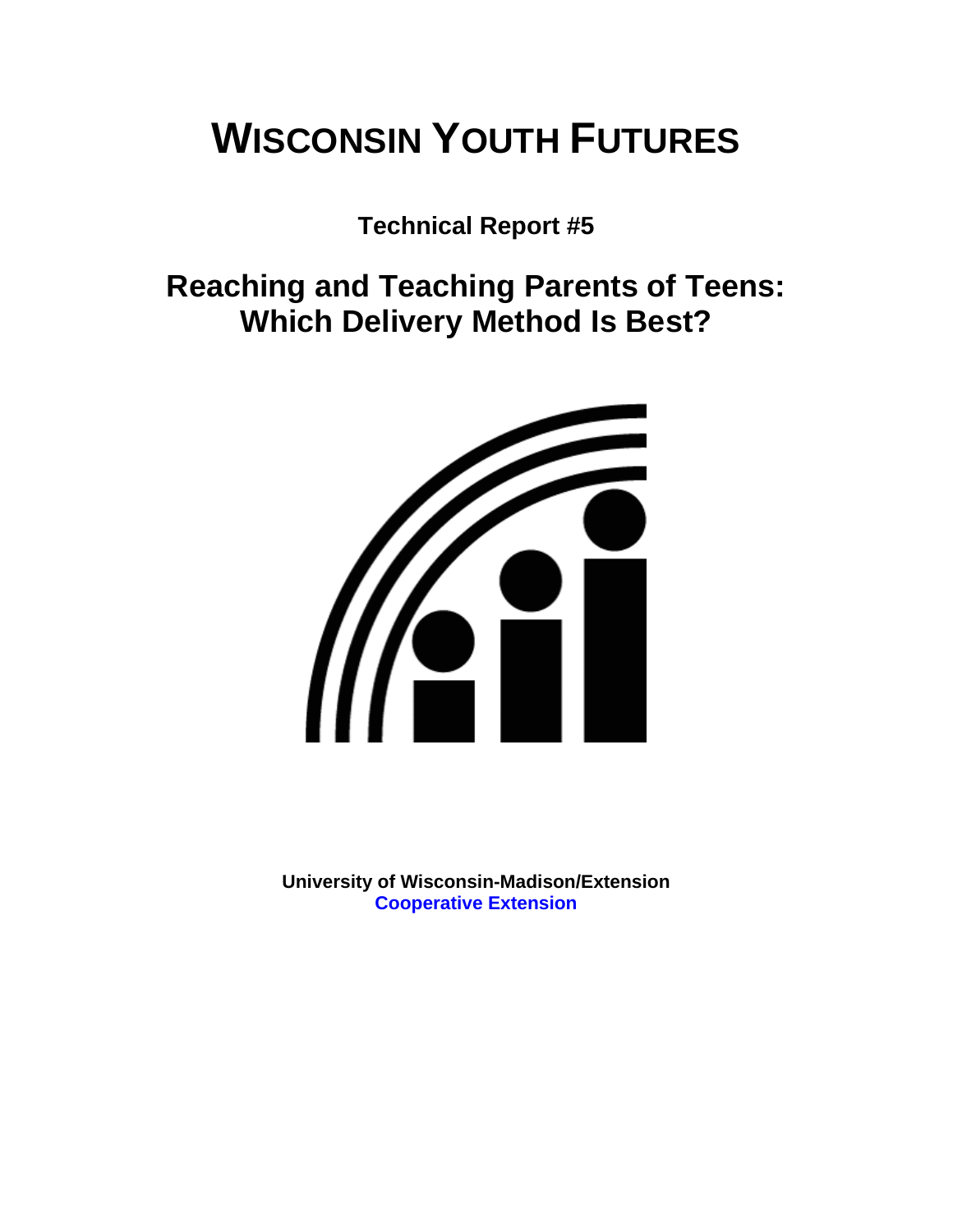# **Reaching and Teaching Parents of Teens: Which Delivery Method Is Best?**

[Dave Riley](http://www.uwex.edu/ces/flp/specialists/riley.html) & [Karen Bogenschneider](http://www.uwex.edu/ces/flp/specialists/bogensch.html) UW-Madison/Extension October, 1992

Do we know the best way to reach and teach parents? Does the research literature suggest one way of reaching parents that is more effective and efficient than all others? In short, is there a "one-size-fits-all" method for delivering parent education that would guarantee the most bang for our buck?

The short answer is "no". The optimum program delivery method helps parent educators reach their stated goals with the resources available, and different goals may allow for different methods. For example, if the goal is to teach one concept such as local norms or beliefs about curfews and drinking, then public education through the media may be the most efficient and costeffective strategy. If, on the other hand, the goal is to teach a skill, like child guidance and discipline or communication skills, then a series of many workshop sessions will surely be needed. If the goal is something more difficult, like decreasing child abuse in a highly stressed family, then an even more intensive method may be required.

In this paper, we will try to provide some general guidance to those who design parenting education programs. We will do this in two parts. First, we will describe eight characteristics that are common to effective parenting programs. Then we will discuss six parenting education delivery methods, ranging from mass media to workshop series to resource centers, and the potential of each method.

## **Characteristics of Effective Parenting Programs**

We know parenting programs can be effective. We all know of specific programs which have done much good for the participants. But we also know of programs which have the reputation of being fairly ineffective. Usually this reputation is based upon informal opinion in the community. But we also have rigorous evaluations of many parenting programs, some of which show solid results, and some of which don't. If we look across these many evaluations, we should be able to spot some patterns that help us understand why some programs are so much more effective than others. That is exactly what we have done. From the research literature, we have tried to extract the general principles that distinguish the most successful parenting programs.

1. **Successful programs are ecological**. Rather than focussing exclusively on just one aspect of the issue, typically the parent's personality or behavior, the most successful programs affect the systems surrounding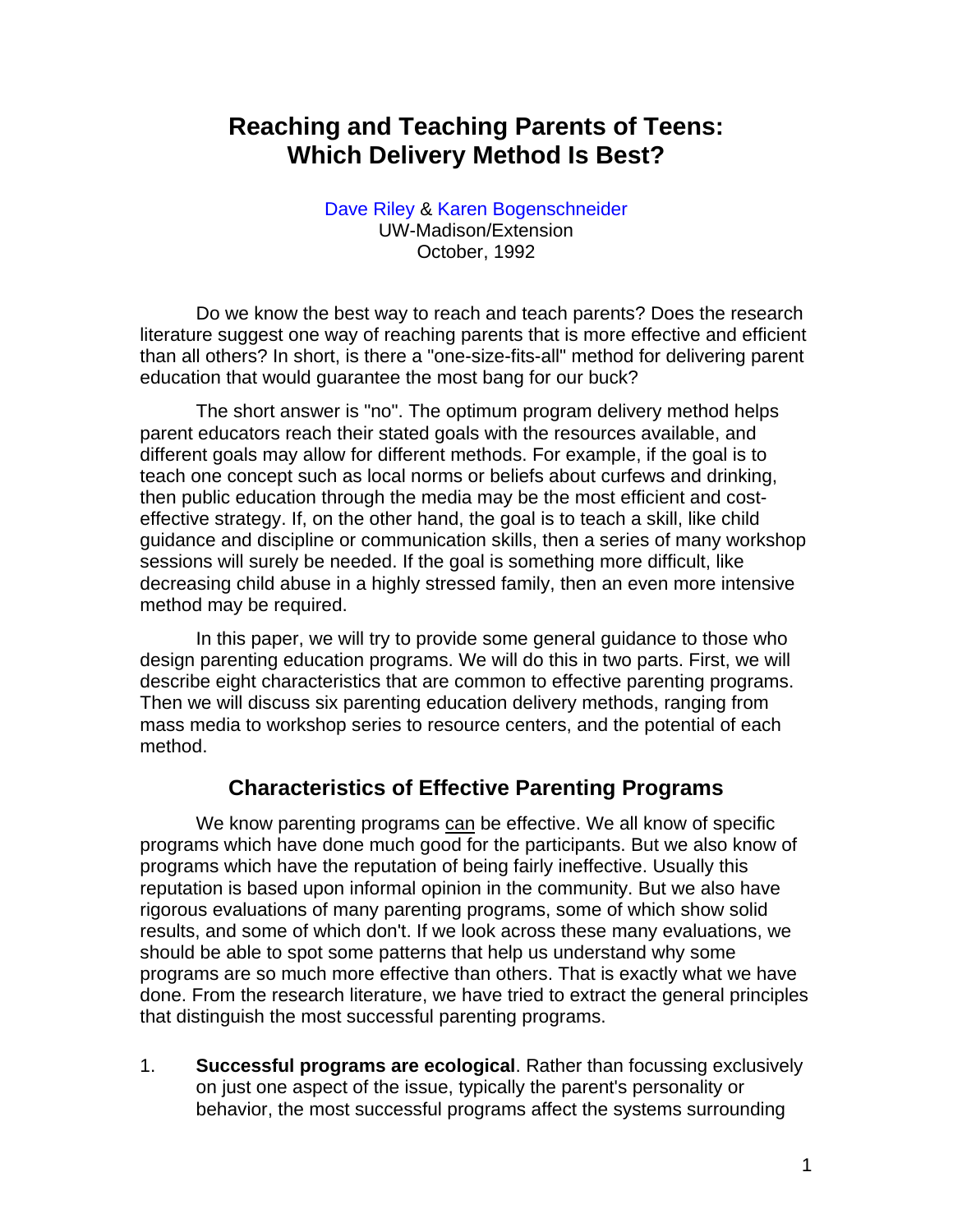the parent and child as well. For example, they may link the parent to continuing sources of social support and advice by changing neighboring patterns, by instituting parent discussion groups or connecting parents to formal services where needed. As in other domains of prevention and behavior change, the evidence from Parenting programs shows that it is usually fruitless to try to change an individual without simultaneously changing the environment to which the individual is adapted.

- 2. **The most successful programs are often collaborations.** This follows from the first principle: since most organizations can respond to only part of the ecology of parenting, ecological programs also always require the collaboration of community groups. This will certainly be true of UW-Extension too: we can't do it all ourselves. We should avoid duplicating the efforts and expertise of others, and collaborate with them instead.
- 3. **Successful programs are long-term.** There is no evidence that one-shot workshops with parents have much lasting effect. The Wisconsin Children's Trust Fund, for example, has a policy of not even giving grants to child abuse workshops that last for fewer than 8 sessions.
- 4. **Successful programs have terrific staff.** One review of 48 parent education program evaluations found that who led the workshops was more important than the specific curriculum used.
- 5. **Successful programs tend to be targeted.** They do not try to make everything better. They have clear goals, focussing on something specific like preventing child abuse, or getting parents to talk with their teens about sex. They are also targeted by age, since advice to parents of teens and infants must be so different.

As an example, Extension conducted two programs in the last two years in which professors from Madison were linked by live TV with parent groups meeting in each county. These educational programs were called "Raising Responsible Teens." In the first try at this, we aimed at the whole age range of adolescence and at several topics, ranging from teen sexuality to drug use to depression and suicide. The following year, when we tried this program again, we targeted it much more specifically: The age range we dealt with was limited to early adolescence (age 10-14), and the content was limited just to teen sexuality. The second program was much more successful than the first, and we think part of the reason was the way we targeted it more specifically. The parents in the local groups had more in common with each other, had come for very similar reasons, and learned a lot more from each other, because of the targeting.

6. **Successful programs tend to be adapted to a specific audience, especially to subculture and family structure.** Like the natural ecology, social ecologies also vary. We cannot assume (as we once did) that causal processes will remain constant across changes in ecological habitat, whether that ecology is defined in the natural or social world. For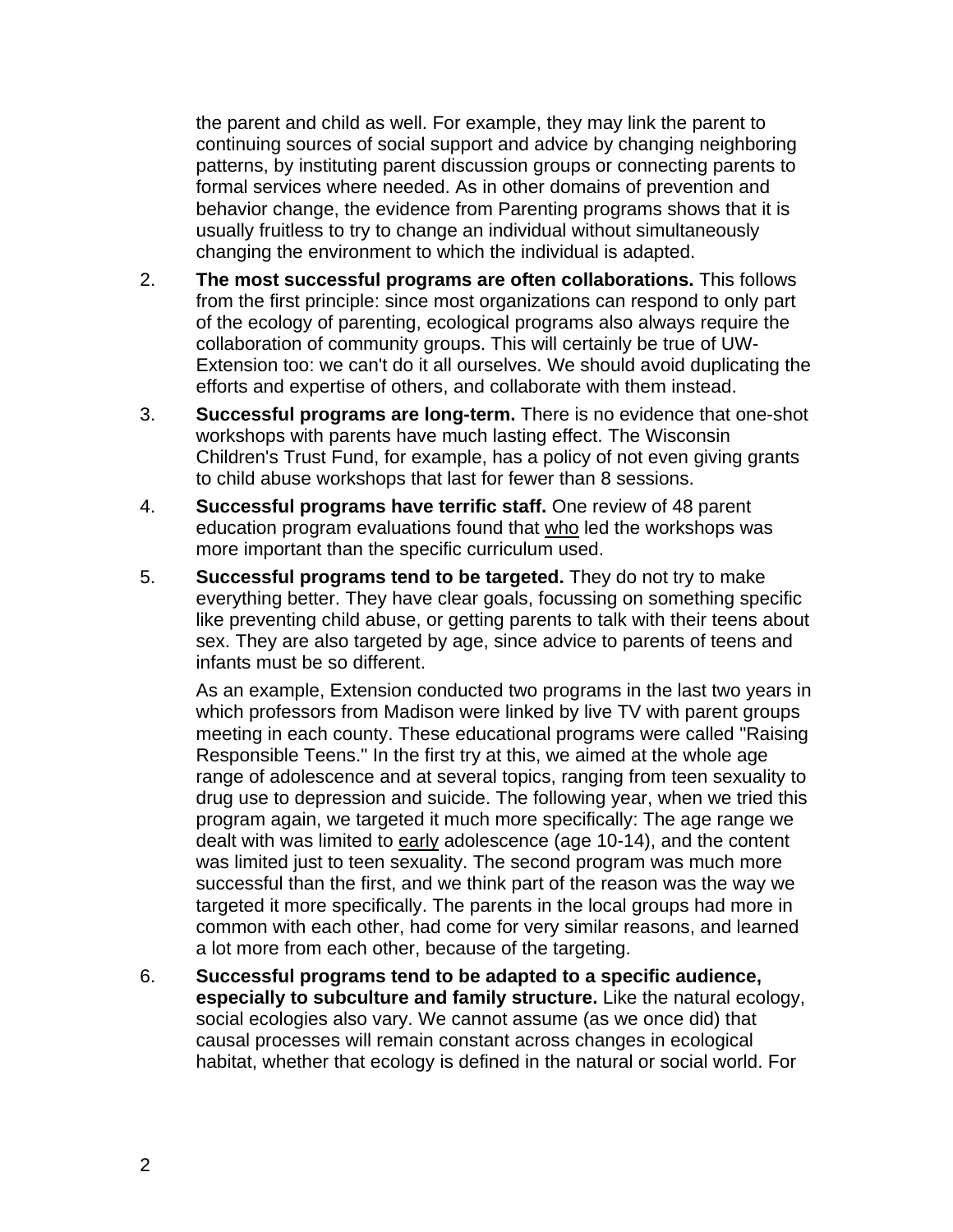example, an authoritarian parenting style is related to better school grades for Asian-American youth, but lower grades for most other American groups. Another example: encouraging parent-child conversation (especially elaborated and responsive language) in the early childhood years makes good sense in most American groups, since it predicts later literacy and success in school. But it makes little sense among most Native Americans, for whom a talkative child is a cultural anomaly. Therefore, we must always adapt our parenting education efforts to the cultural needs of the audience, not just to be polite, but also in order to be effective in our efforts.

In some cases, we also need to adapt our educational materials to fit specific **family structures**. The "new demography" of the American family shows a varied set of arrangements, including prominently single-parent households, blended families, and 2-earner families. Each occupies a different niche in the social ecology, with its own opportunities and constraints, and programs for each type will often differ. For example, the two years of parent-child relations following a divorce follow a course very different from parent-child relations in intact families, and the research literature allows us to make highly specific and useful suggestions to parents in that family structure.

- 7. **Successful programs intervene at critical periods** in the family life course. This means they intervene to prevent problems before they are well established, and they intervene at family transition points when parents are most receptive to learning. We believe that Extension's very successful newsletter series, Parenting the First Year, is so effective in part because new parents are especially receptive to advice. Another example: Our Extension office in Eagle River has piloted a workshop series for divorcing parents, on how to help their children through the transition. The series has had terrific attendance and a very positive reception, at least in part, because this is another critical period in the family life course, when parents feel extra concerned about the impact of their own behavior upon their children.
- 8. **Successful programs build on parents' existing strengths**, rather than focussing on their weaknesses. This is really true of all behavior change. Focussing on deficits makes people feel incapable and defensive, and when people feel that way they are less likely to take the chance to experiment with new ideas or skills. All people have strengths and abilities, and most positive behavior change will come about by building upon and from those abilities.

Here is one example. When a program of parenting support called Family Matters was first begun, the parent educators did not begin by giving advice to the parents. They recruited parents of 3-year-olds for their program by walking door to door and talking to people, and they told the parents they met that they wanted to learn from parents in that neighborhood what "worked well for them" in raising their children. They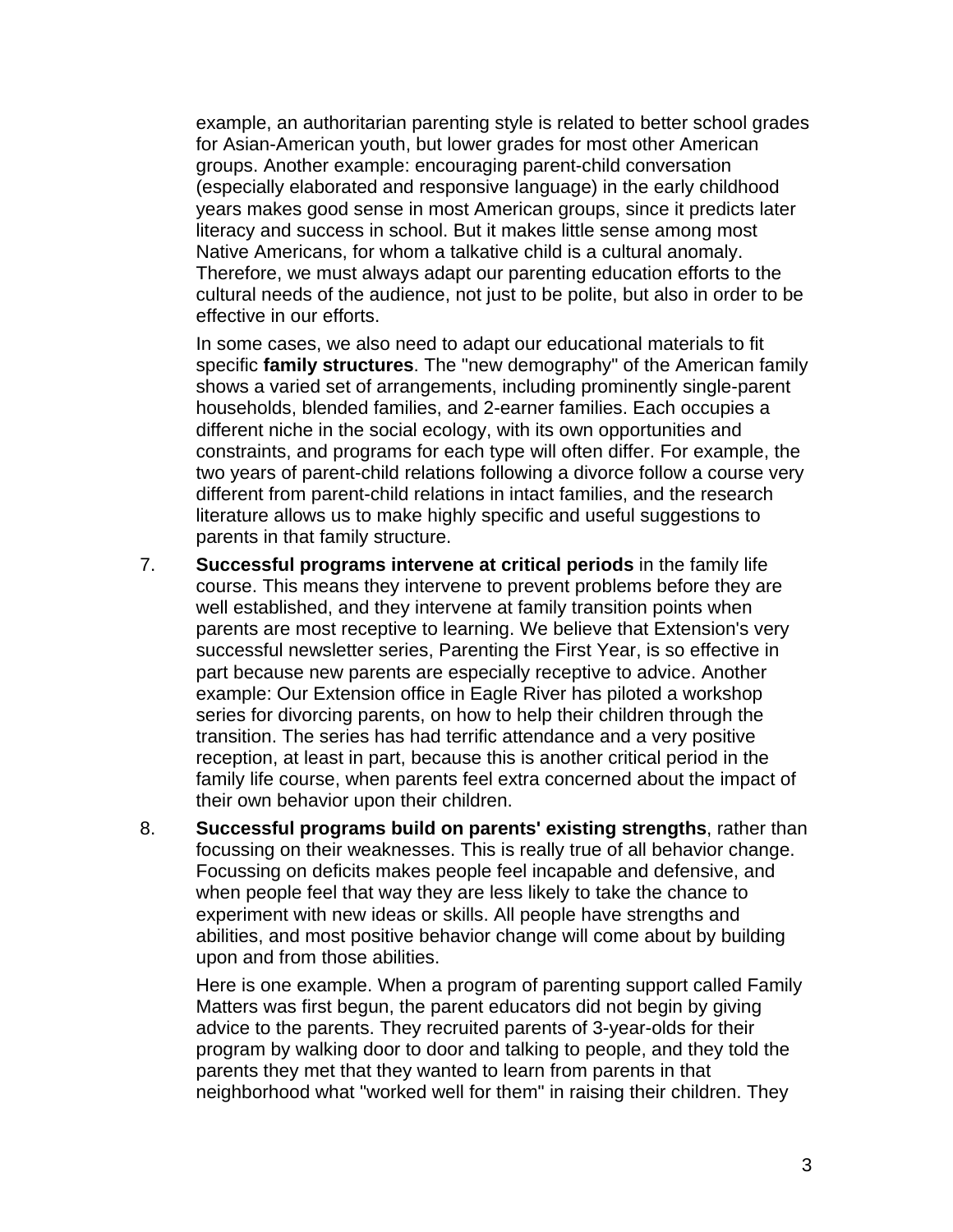said that they believed every parent was an expert on their own child, and then asked the parent to tell them what things they did with their child that seemed to work well. The parent educators took notes on what they heard, and produced a newsletter of advice. Then they went back to those homes and showed each parent their advice in the newsletter, how they had helped others learn to e better parents. The parents were really impressed. This was concrete evidence that the educators really respected the fact that the parent had some competence. It was easy, after that, to get parents to come out to the parenting discussion groups.

9. **Successful programs allow for individual differences.** The best advice is best only in a probabilistic sense: it will not work for every parent in all circumstances. The best programs are not rigidly dogmatic. Rather, they are tolerant in allowing differences, and in recognizing the parent as the final authority in deciding which advice fits best.

That completes the list of characteristics of effective parenting programs. Now we will turn to a consideration of the delivery methods available to us. These six methods are by no means exhaustive. Each may have a role to play, depending upon the needs of the community.

# **Delivery Methods for Parenting Education in the Teen Years**

## **Media Approaches**

## Key Characteristics

Media approaches such as newspapers, radio, and television are attractive because parent educators can reach large audiences at low or minimal cost; local media, in particular, are apt to provide free space or air time for parent education which is often viewed as part of their public service programming requirements. Similarly, media require little time investment on the part of busy parents since they can be accessed during convenient times in familiar settings.

Media can be used to inform parents of emerging youth problems and the role that effective parenting can play, thus generating interest in some of the other parenting education opportunities that may be available in the community.

#### **Consequences**

The success of a parenting program depends, in part, upon the ability to provide information to parents when they need it and are most ready to act upon it. Media is directed to a mass audience, thus making it more difficult to target the content to a specific group such as single parents or parents of early adolescents.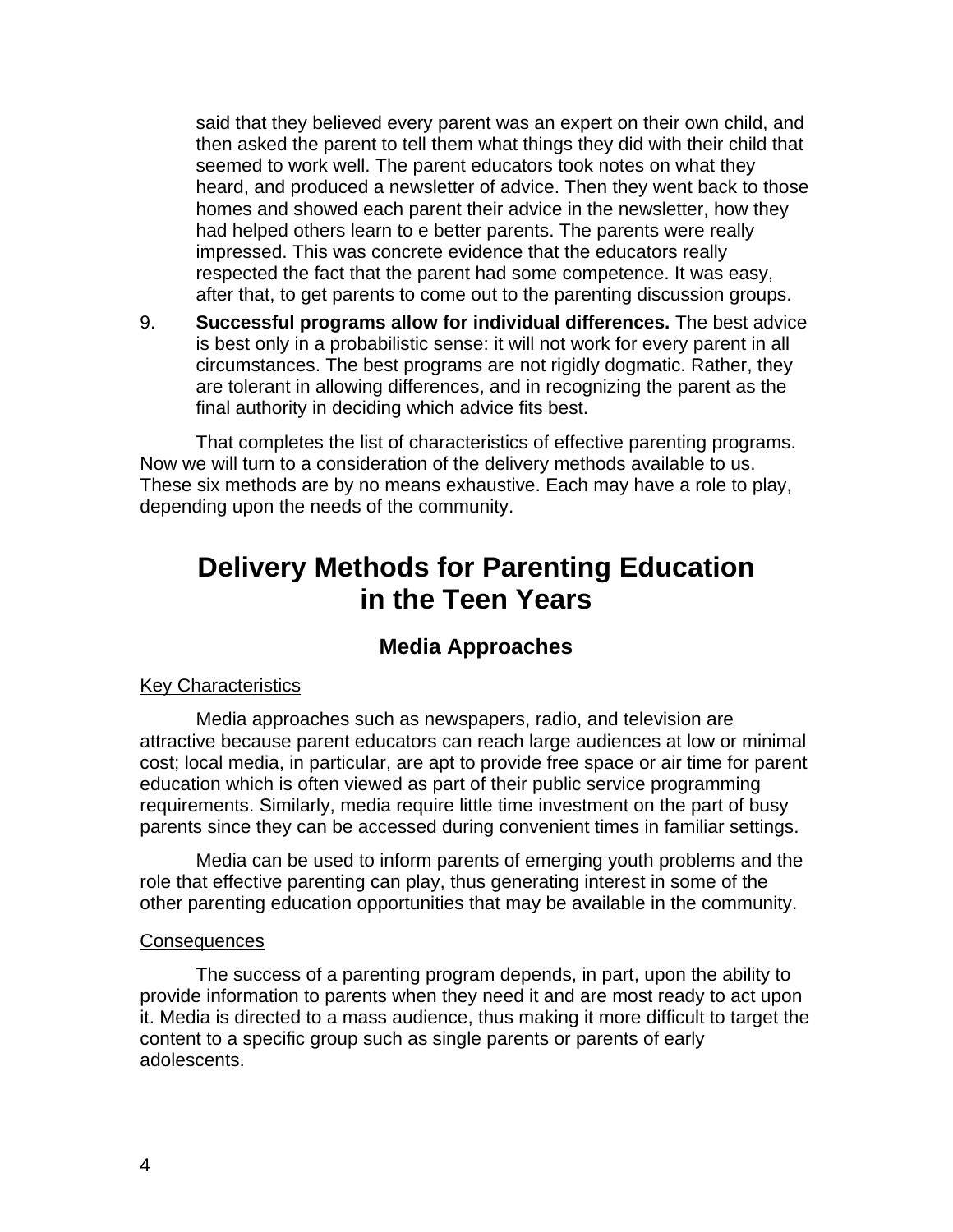If the programming goal is to encourage parents to adopt new parenting practices, this method may not be intensive enough. Extension's experience in satellite TV programming suggests that media can be more effective if supplemented with local groups such as a Parents Anonymous Chapter, a parent network group that meets regularly to discuss child guidance and discipline, or a group that you would form specifically to supplement your media efforts. Thus, a mass media approach can not only teach, but also recruit parents into more intensive programs.

Print media is generally more effective with more educated audiences while broadcast media appeals to the less educated as well.

## **Parent Newsletters**

#### Key Contributions

Newsletters are newsy, informal letters written to a clearly identified audience. Newsletters are attractive because parent educators can target a specific audience and provide relevant information at the time it is most likely to be used. Newsletters can reach parents during "critical periods" when they are receptive to learning and when their parenting practices may not yet be wellestablished, and thus, more easily changed. They can also reach parents who are social isolates not likely to attend a meeting or workshop.

For example, Extension's "Parenting the First Year" newsletter series provides a newsletter once a month during the baby's first year of life; each issue is geared to a specific month in a baby's first year and reaches parents when they are most ready to use it and have the greatest motivation to learn. A recent study provides strong evidence that the newsletter prevented half a million instances of physical punishment among Wisconsin babies in 1991; on average, the newsletter prevented 26 slaps or spanks per family. Furthermore, the newsletter provided the greatest benefit to those parents at highest risk of child abuse--single parents, teens, and families facing the stress of limited income, low education or social isolation. Extension has been able to document this impressive impact at a cost of less than \$5 per family.

Newsletters can gain a reputation as being trustworthy in a couple different ways. Sometimes this trust is built because the writer is a recognized authority or the writer carefully includes only tested, reliable information. Sometimes this trust is built because the audience has a personal relationship with the writer or a feeling of being close to the writer and other readers. For example, a newsletter coming from people that live and work in the community may have more credibility locally than a newsletter written by an expert miles away. A newsletter reporting the results of a local needs assessment is likely to be more believed, and have greater impact, than one reporting national survey results.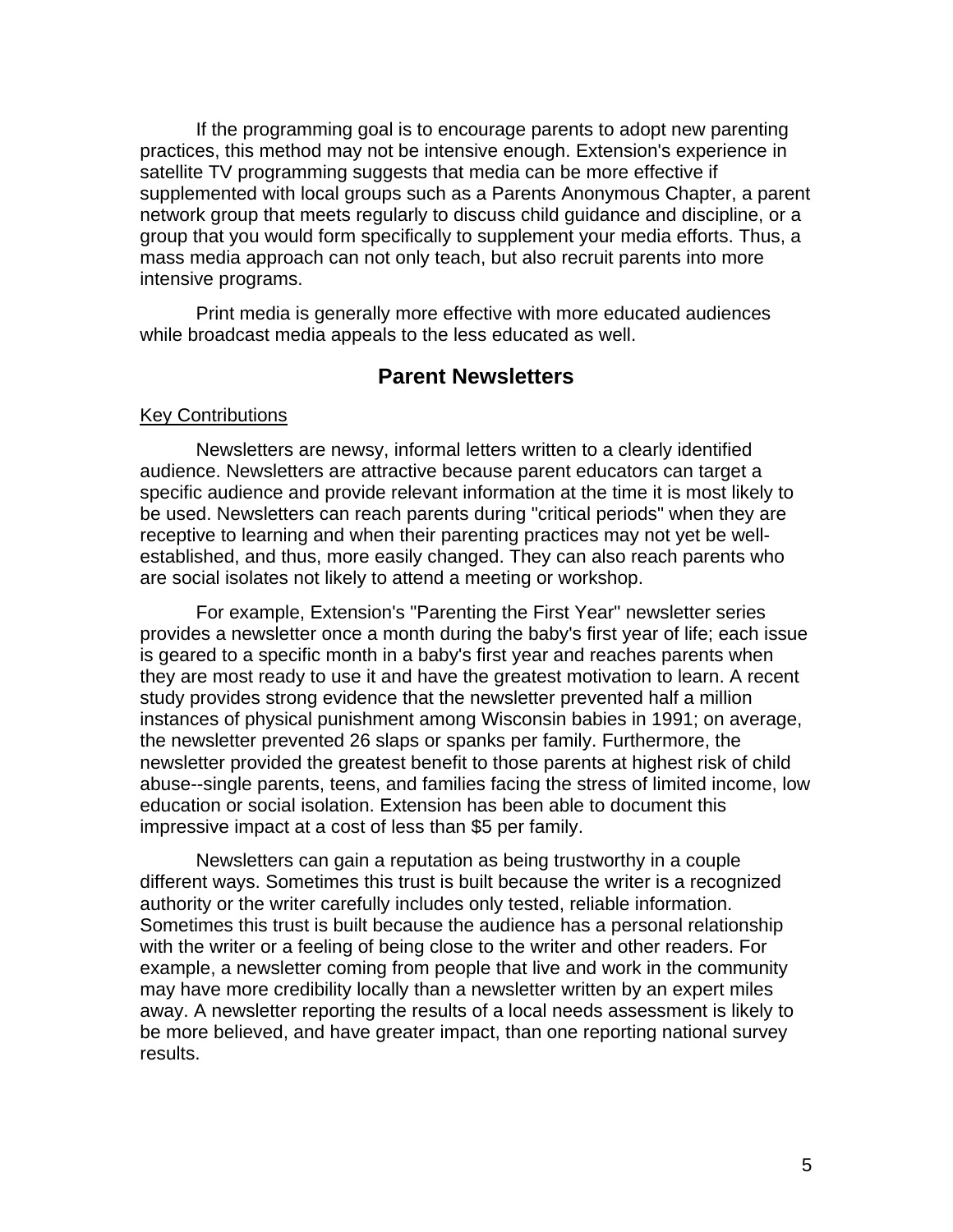#### Consequences

Newsletters are no more effective than the mailing list, so it is essential to be able to identify the target audience. The teen years may be another "critical period" when parents are receptive to new learning. Parents of teenagers, however, may not be specific enough; parents of early adolescents (ages 10 to 13) have different needs and concerns than parents of middle adolescents (ages 14 to 17) or parents of late adolescents (18 to 21). If, for example, your goal is helping parents delay initiation into alcohol use, which parents would you focus on?

Newsletters are unlikely to break the social isolation of parenting. Newsletters can, however, encourage contact with other learners, and call other learning opportunities to the reader's attention.

# **Merging Parent Education Into Existing Programs or Organizations**

#### Key Characteristics

This model builds on the insight that it is easier to modify the use of an existing program or setting than to establish a new program or a new setting. According to this delivery model, parent educators would use any setting that gathers parents together for any reason--lunchtime at the factory, open house night at school, or orientation night for parents of athletes. Thus, the parent educator spends less time and effort on promotion, yet often reaches large numbers of parents, including the hard-to-reach learner who shies away from more traditional parent education opportunities.

Parent educators can adapt existing teaching materials and video tapes to this single-concept, brief workshop experience; furthermore, these brief exposures can serve as a "commercial" to spark interest in more intensive parent education opportunities in the community.

#### **Consequences**

Incorporating parent education into a program or organization whose primary purpose is something else imposes severe time constraints and limits this method to single concept teaching; the reasonably well-functioning family may benefit from single concepts more than families with intensive needs. Since the audience has assembled for another purpose, it is harder to tailor the program to the specific needs of the parent. Thus, this method is often less beneficial for parents with special needs (i.e. single parents, families experiencing divorce or remarriage, or minority families).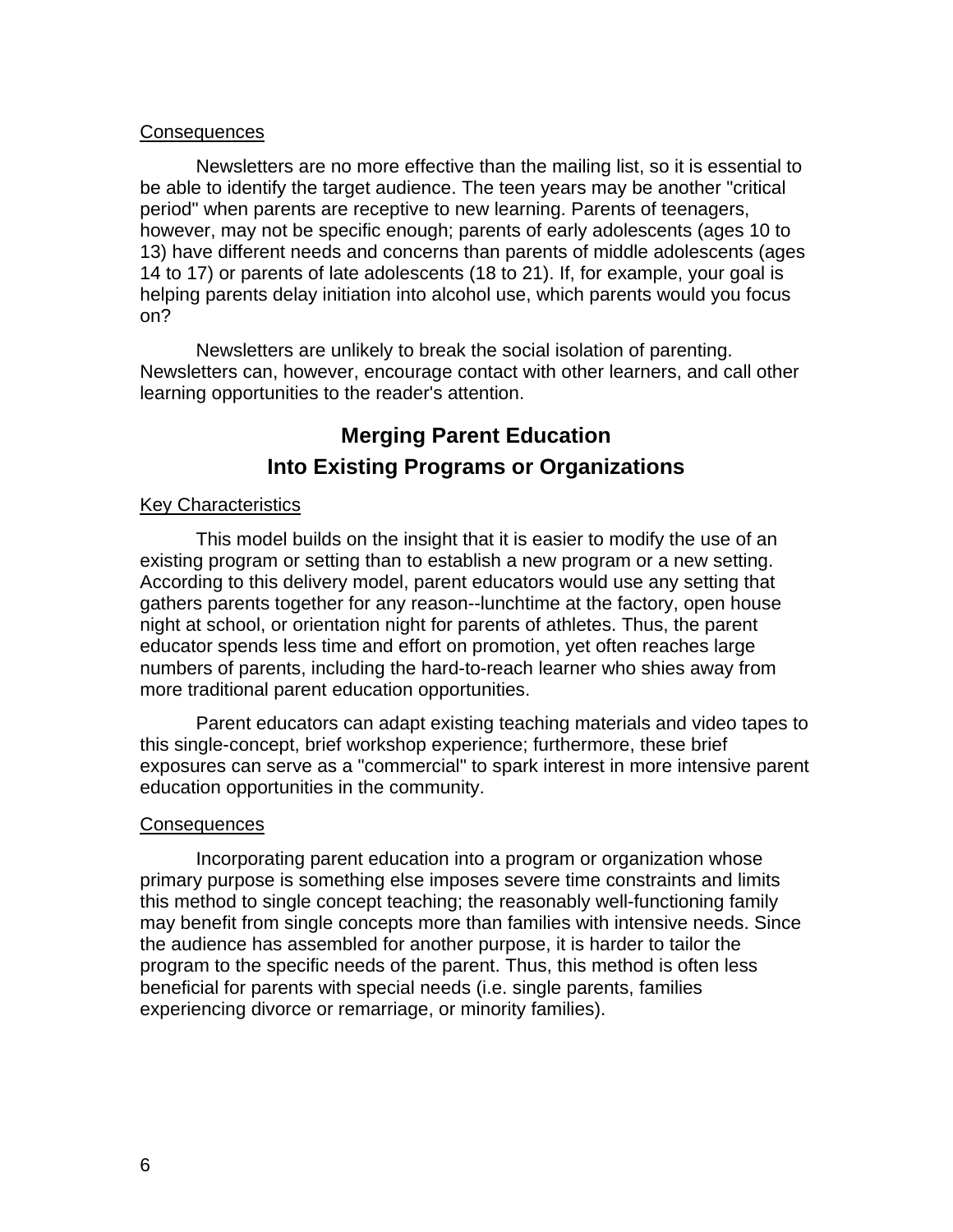## **Parenting Series**

#### Key Characteristics

Successful parenting programs are long-term. The Wisconsin Children's Trust Fund, for example, has a policy of not even funding child abuse workshops that last for fewer than 8 sessions.

One advantage of a workshop series is the availability of planned workshop materials and leader instructions. These do not diminish the need for a skilled leader, but they provide a structure and curriculum that can be very useful. Some of the parenting workshop programs for sale or rent have been evaluated and show some degree of effectiveness.

Not only do successful parenting programs change parents' behavior, often times they also change the conditions that surround the parent. Parents in these classes sometimes continue to meet after the formal program comes to an end, providing a continuing source of social support and advice. Regardless of culture and social class, a mother is warmer and more emotionally stable when there are more adults around to help.

Furthermore, when a core group of parents in a community become connected to each other through gatherings such as a parenting series, they are apt to talk to each other about issues such as curfews, drinking, and age of first dating. These discussions can be instrumental in establishing community norms around these issues. Parents can rely on these norms, if they so choose, which can make the job of parenting easier. Furthermore, youth are more apt to respond to societal expectations if the expectations are clear and consistent.

#### Consequences

Despite their effectiveness, busy parents may be reluctant to sign up for a series of parenting meetings. Furthermore, if the program is targeted to parents of a specific age group, it may be difficult to enroll enough parents to allow for the discussion and interchange that contribute to an effective program.

## **Parent Support Groups**

## Key Characteristics

Parent support groups build on the idea that parents function better when they belong to a supportive community or have some source of social support. In today's society, all too often, family members live miles away, residents have little connection to others in the neighborhood, and parents don't talk to each other. Support groups are parents who come together because they want mutual support and learning. Support groups may meet weekly or monthly to discuss parenting concerns, report on successes, and get ideas from others on how to do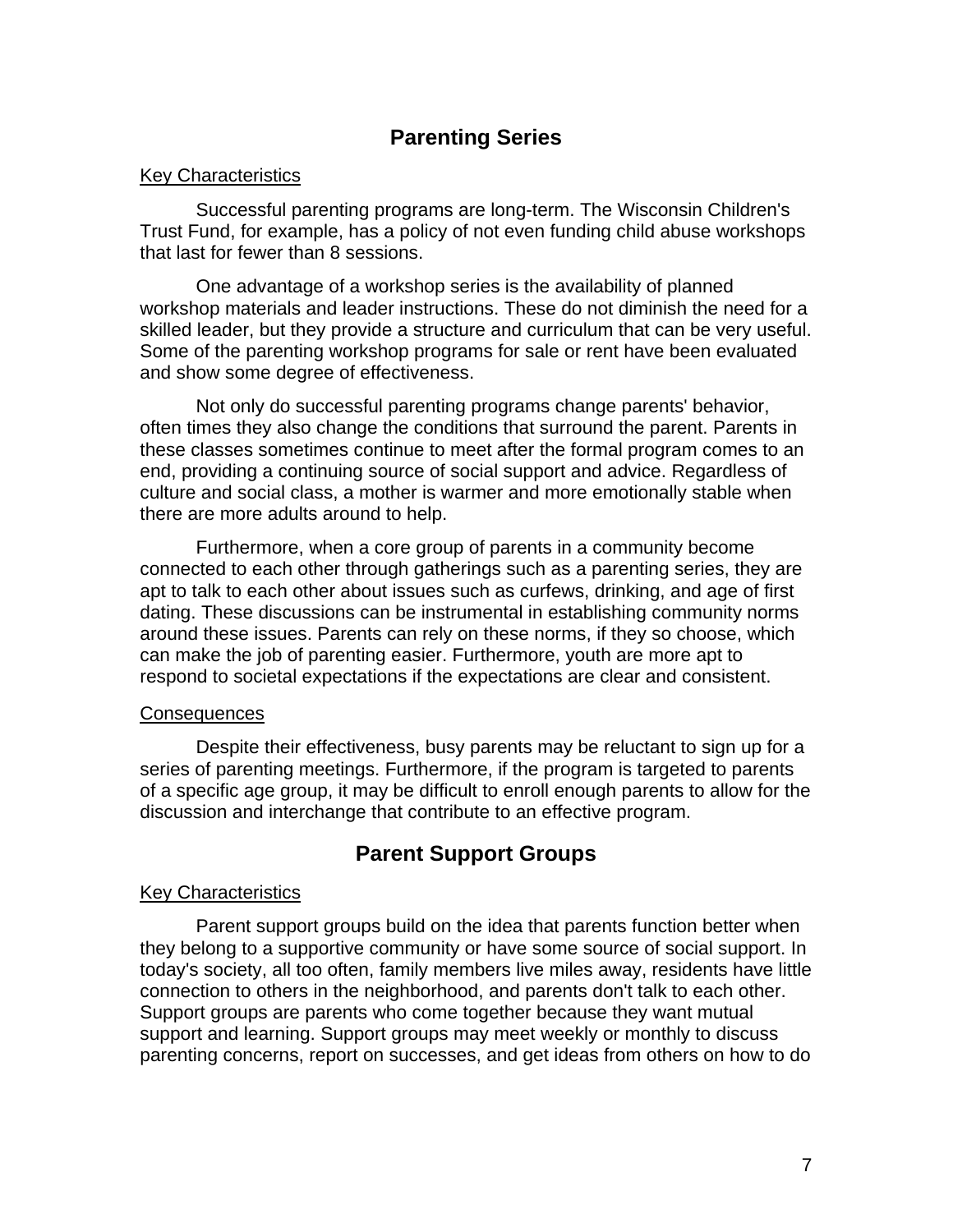things better (Clarke, 1978). Support groups can "energize, stimulate, motivate, and comfort" (Twarogowski, 1987). While support groups may come in many shapes and sizes, they generally range from 2 to 20 people.

#### **Consequences**

While support groups usually start with lots of enthusiasm, oftentimes they are hard to maintain. Some of the pitfalls are monthly meetings becoming merely bull-sessions or opportunities for members to socialize or complain (Twarogowski, 1984). The group may rely only on a few of its members for new ideas and leadership rather than each member sharing in the responsibilities of facilitator, program coordinator, and host. Sometimes subgroups can form which interfere with the growth of the larger group (Twarogowski, 1984). Another pitfall may be the behaviors of group members such as people who dominate the conversation, try to impose their ideas on others, gossip outside the group, put down others, or are unwilling to ask for what they need from the group (Twarogowski, 1984).

Support groups may be most beneficial if they focus on parents of a child at a particular age. In rural communities, it may be difficult to recruit enough parents of a target age such as early adolescents, for example. Furthermore, if attendance varies, much of the value of a support group may be lost.

## **Family Resource Centers**

#### Key Characteristics

Family Resource Centers function as an umbrella for a wide variety of parenting education delivery methods including home visitation, group parent education and support, resources and referral, special family events, warm lines, and newsletters. The goal is to serve all families, not just high risk families, through primary prevention. Programs are provided free which allows them to reach out to all families in a non-stigmatizing way. Since parents are involved in the planning and development of the centers, the program is highly flexible and can be adapted to meet the unique needs of the community.

#### Consequences

Family Resource Centers require base funding of about \$75,000 per year to be fully operational; in most cases, extensive fund raising is required to support the initial costs of establishing the center and ongoing costs of child care and transportation for parents. If funding is not available, another community group, such as the Youth Futures Parent Education Subcommittee, could purchase materials for local use and provide them at easily accessible locations such as the library or the local video store.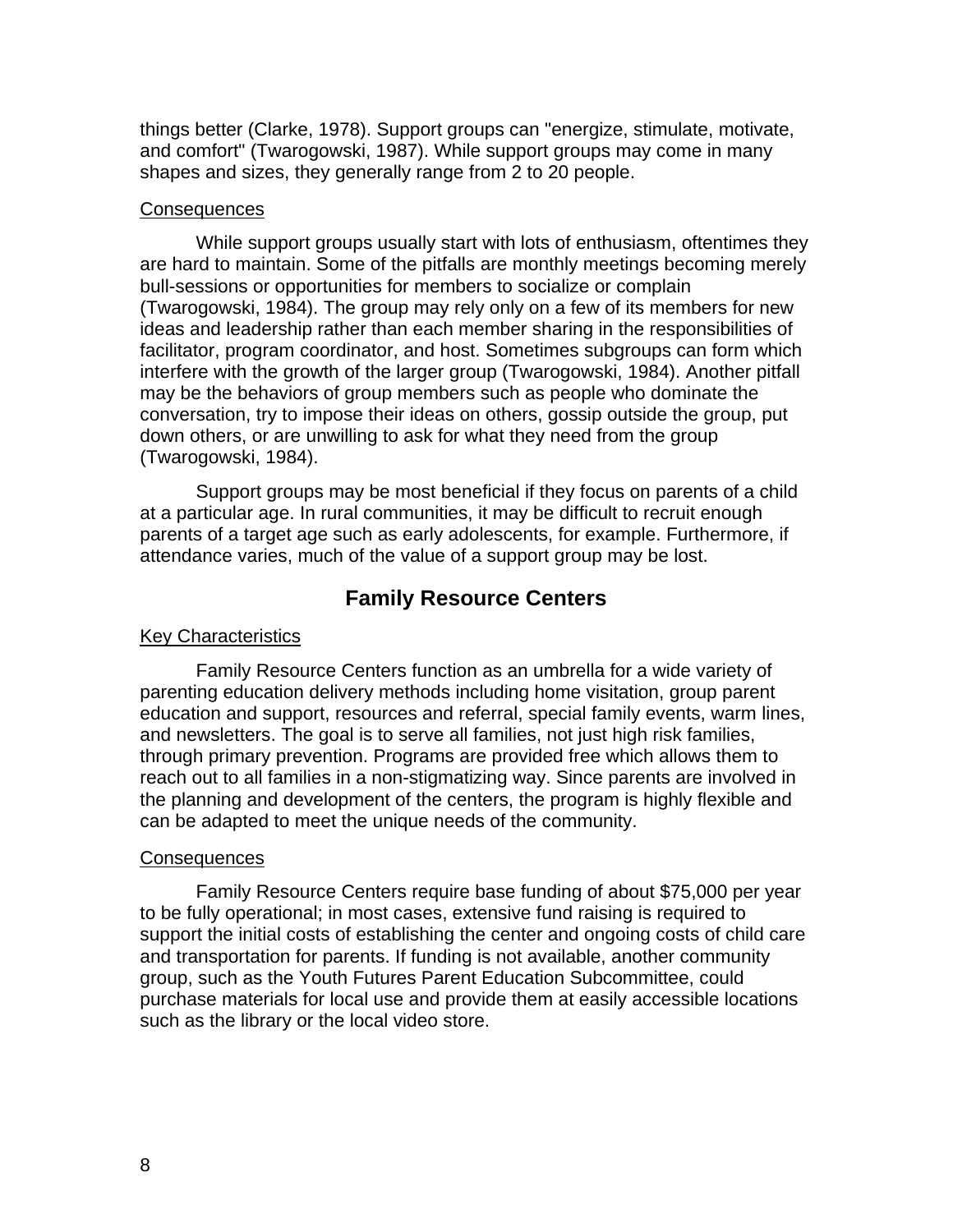## **Summary**

The best program delivery method helps parent educators reach their stated goals with the resources available. For individuals or organizations who are just beginning to provide parent education, however, the best strategy may be selecting one delivery method to begin with that provides a high probability of success.

Studies of adult learners suggest that parents are not a uniform group; parents are as different in their interests and their learning preferences as children. The best parenting program delivery method may be a comprehensive approach that encompasses a variety of methods and incorporates those characteristics that we know contribute to effective parenting program; furthermore the most successful programs will not focus exclusively on just one aspect of the issue, such as the parents' personality or behavior, but also will attempt to affect the systems surrounding the parents and child as well. Since most organizations can respond to only part of the ecology of parenting, the most successful programs often require collaboration with other community groups.